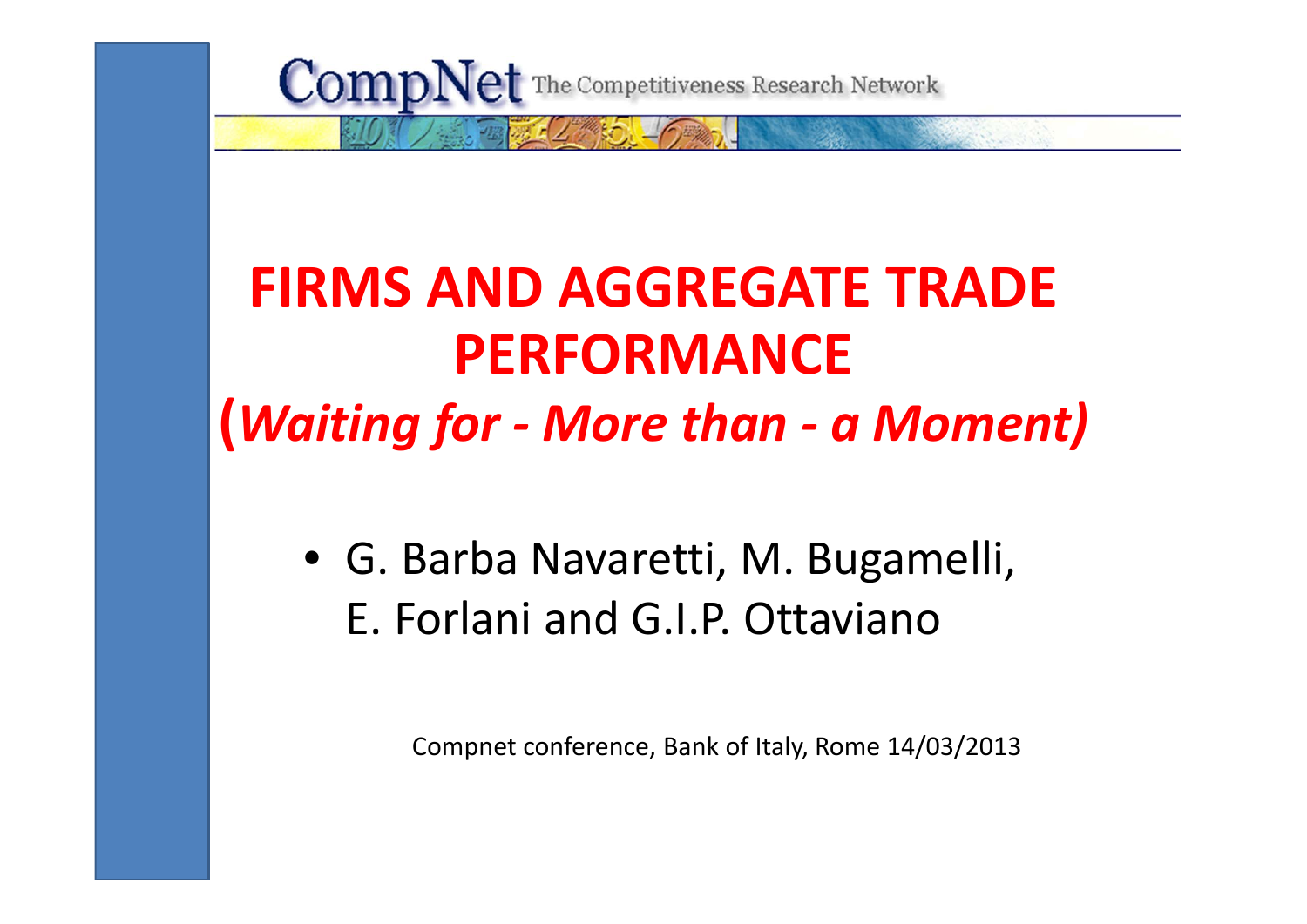## **Motivation: from macro to micro**

- $\bullet$ **Macro heterogeneity**: exports vary across countries and sectors within countries
- •**Micro heterogeneity**: exports vary across firms and across firms-products within countries
- Aggregation issue: how many summary statistics do we have to keep track of as we go from lower to higher levels of aggregation if we want to *understand the drivers of aggregate behavior?*

Two alternative approaches: margins approach and moment approach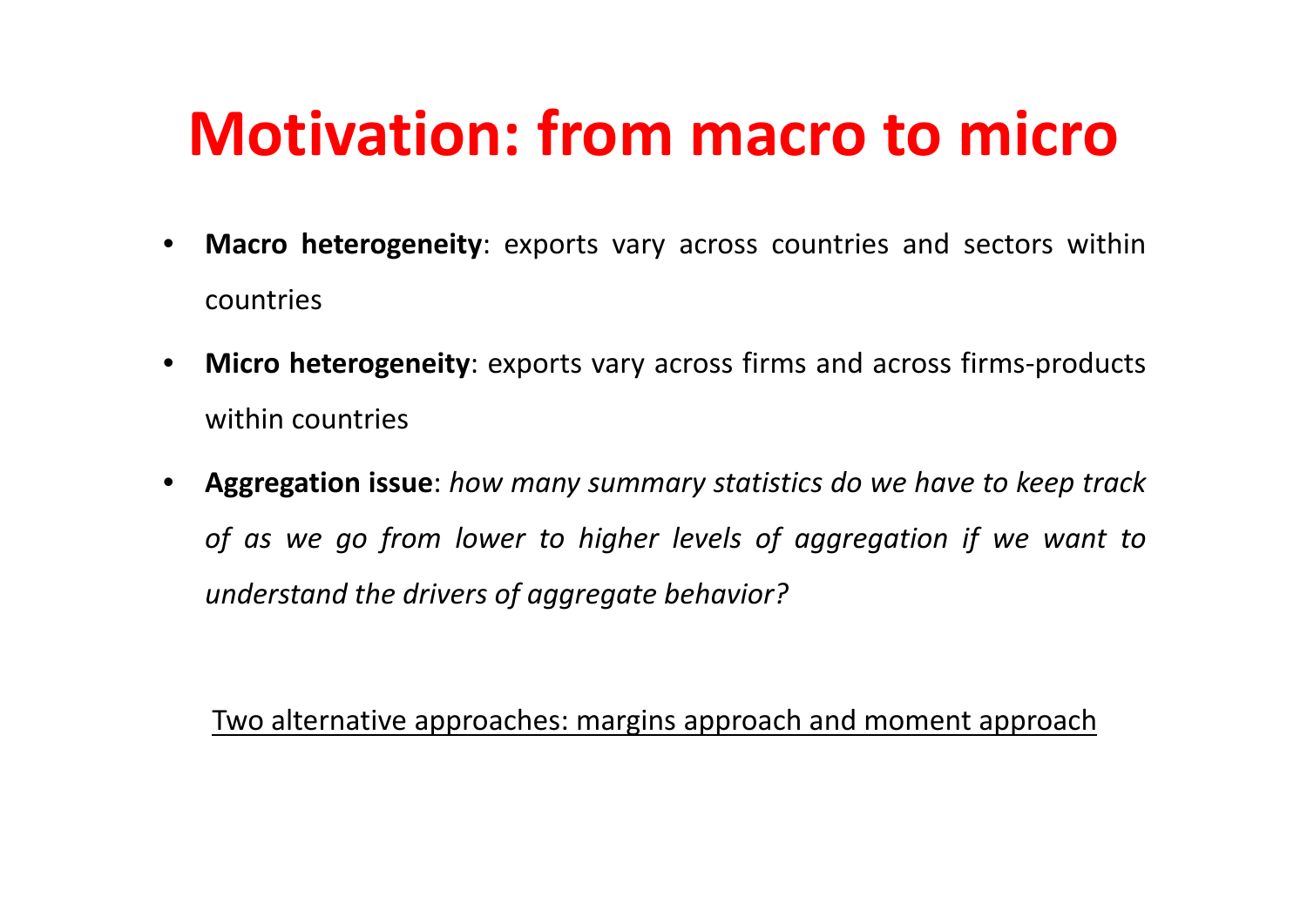# **Margins approach (MAP)**

- $\bullet$ Dominant strategy
- a. Decomposes through an identity macro aggregates into averages ("intensive margins") & number of sectors/firms/products ("extensive margins")
- b. Regresses the various margins on explanatory variables through an empirical model
- c. As aggregation relies on an identity based on averages and number, the role of micro heterogeneity in macro behavior is <sup>a</sup> bit shallow
- Generalized reliance on CES makes MAP identity looks like <sup>a</sup> model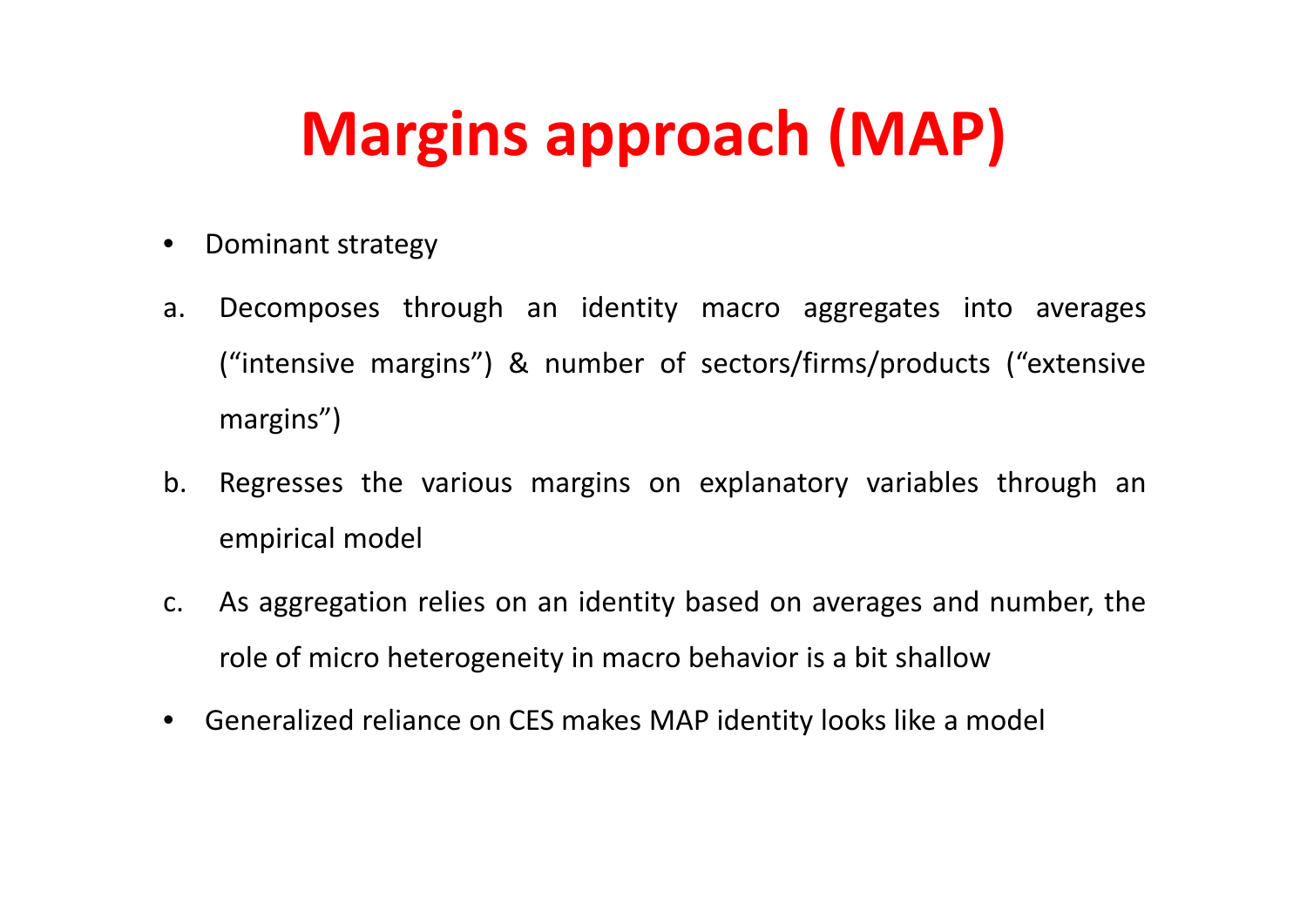# **Moment approach (MOP)**

 $\bullet$ New strategy

- a. Regresses macro aggregates on various moments (not only first moment) of micro heterogeneity
- b. Regresses the various moments on explanatory variables through another empirical model
- c. As aggregation relies on <sup>a</sup> model based on various moments, the role of micro heterogeneity in macro behavior is deeper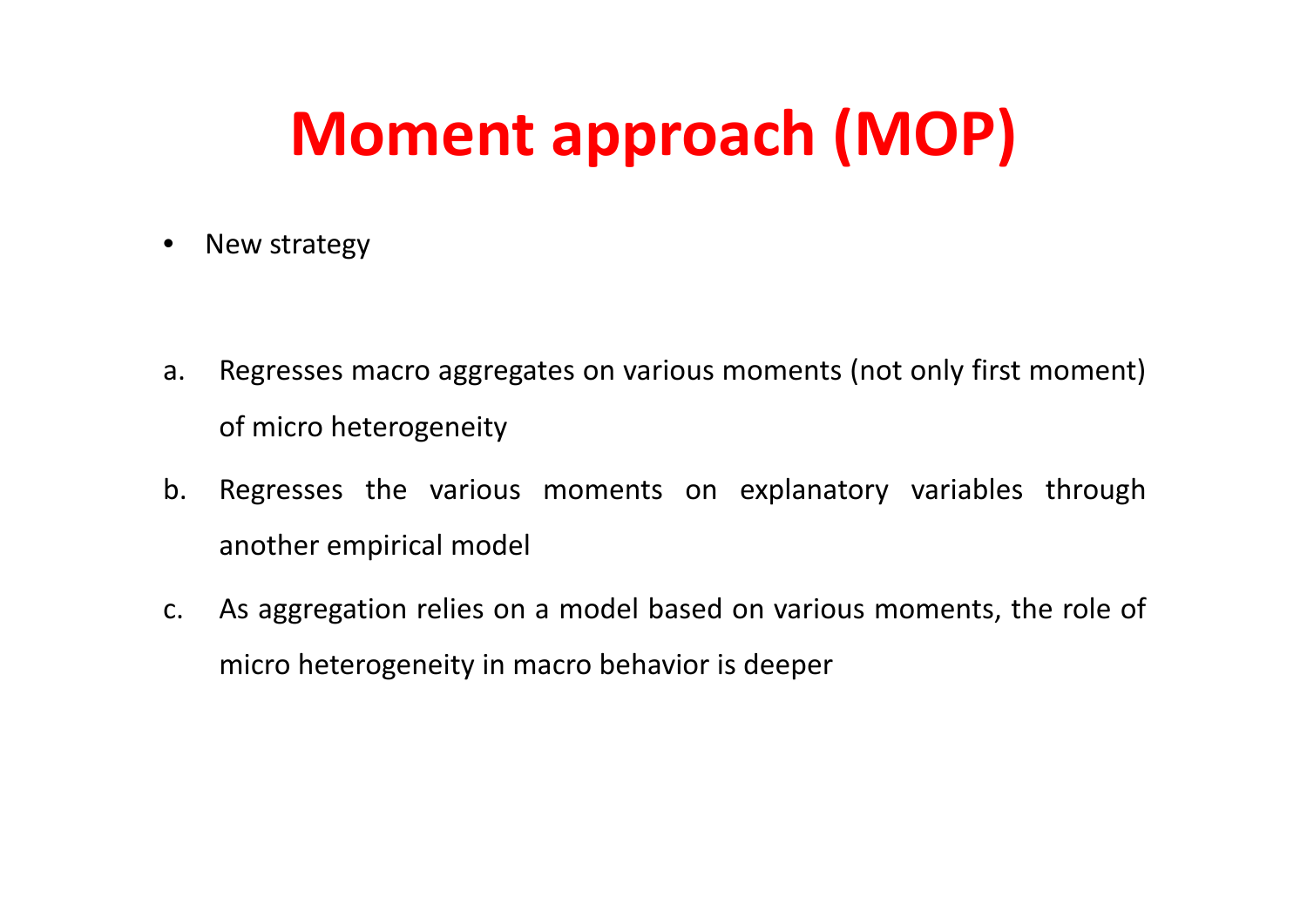## **Analytics of MOP**

#### **Denote:**

 $X_{ij}$ : exports from *i* to *j* 

 $N_{\widetilde{t}}$  : number of firms in *i* (exporters and non-exporters)

 $x_{ij}$  : exports of firm with marginal cost  $c$  from *i* to  $j$ 

ܿ : cutoff cost for domestic firms in *j*

߬ : iceberg trade cost from *<sup>i</sup>* to *j*

 $G\big(c_j/\tau_{ij}\big)$  : probability a firm in *i* exports to *j* (i.e. the share of firms in *i* that export to *j*)

 $N_{ii}^X = N_i G(c_i/\tau_{ii})$ : number of exporters from *i* to *j* (a.k.a. "extensive margin")

 $\pmb{\mathcal{X}}$  $\tilde{u}_{ij}=\left[\int_0^{c_j/\tau_{ij}}x_{ij}(\omega)dG(\omega)\right]/G(c_j/\tau_{ij})$  : expected exports per exporter (i.e. average exports per exporter) from *i* to *j* ((a.k.a. "intensive margin"))

#### **By definition**

$$
X_{ij} = N_{ij}^X \cdot \bar{x}_{ij}
$$

#### **Given**:

 $N_{ii}^X = N_i G(c_i/\tau_{ii})$  $\chi$  $\alpha_{ij} = \left[ \int_0^{c_j/\tau_{ij}} x_{ij}(\omega) dG(\omega) \right] / G(c_j/\tau_{ij}).$ 

Both the extensive and the intensive margins are affected by  $G\big(c_j/\tau_{ij}$ 

#### **Hence the question we want to answer:**

How many moments (corresponding parameters) are needed to characterize/approximate  $G(c_j/\tau_{ij})$  - and thus  $dG(c_i/\tau_{ii})/d\tau_{ii}$  and  $dG(c_i/\tau_{ii})/dc_i$ ?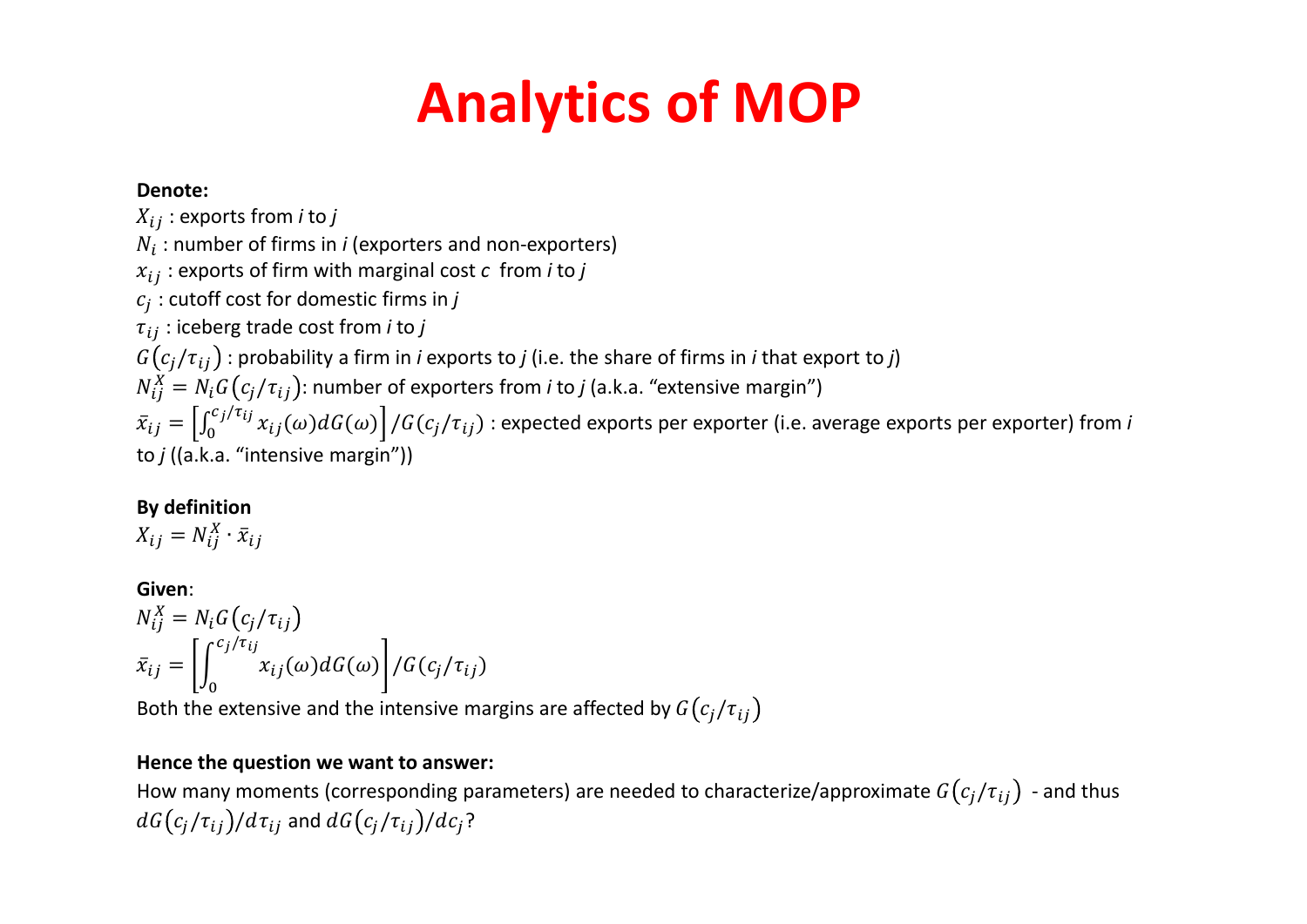# **This paper**

#### WHAT IT DOES

- $\bullet$ Early explorer of the MOP approach
- • Regress aggregate trade performance at the country‐industry level to various features of productivity distributions: mean, median, dispersion, asymmetry
- Prove that standard aggregate indicators based on the representative agent hypothesis cannot fully explain aggregate trade outcomes
- $\bullet$  Test whether different features of productivity distributions are differently relevant in different countries or sectors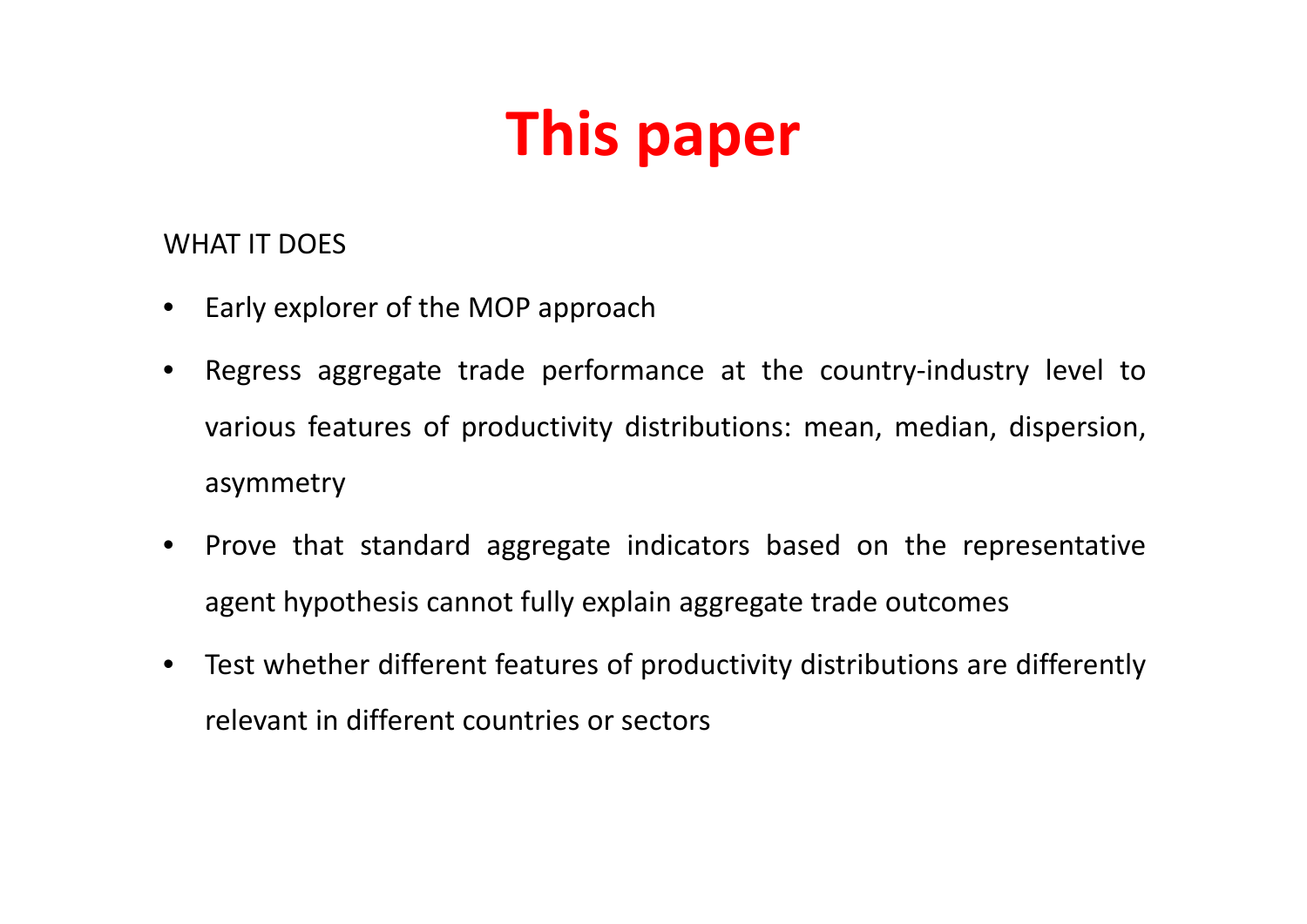# **This paper**

- $\bullet$ NOVELTIES WRT EARLIER VERSIONS
- $\bullet$  Start developing analytical framework (firm ground for expected impact of dispersion measures)
- • Work with export shares as dependent variables (to normalise for industry effects and control – partly ‐ for scale effects)
- $\bullet$  Use new measures for dispersion/asymmetry which are invariant to the shape of the distribution (which we do not know ex ante)
- •Interact moments with industry and country characteristics
- •Estimate relationship to extensive and intensive margins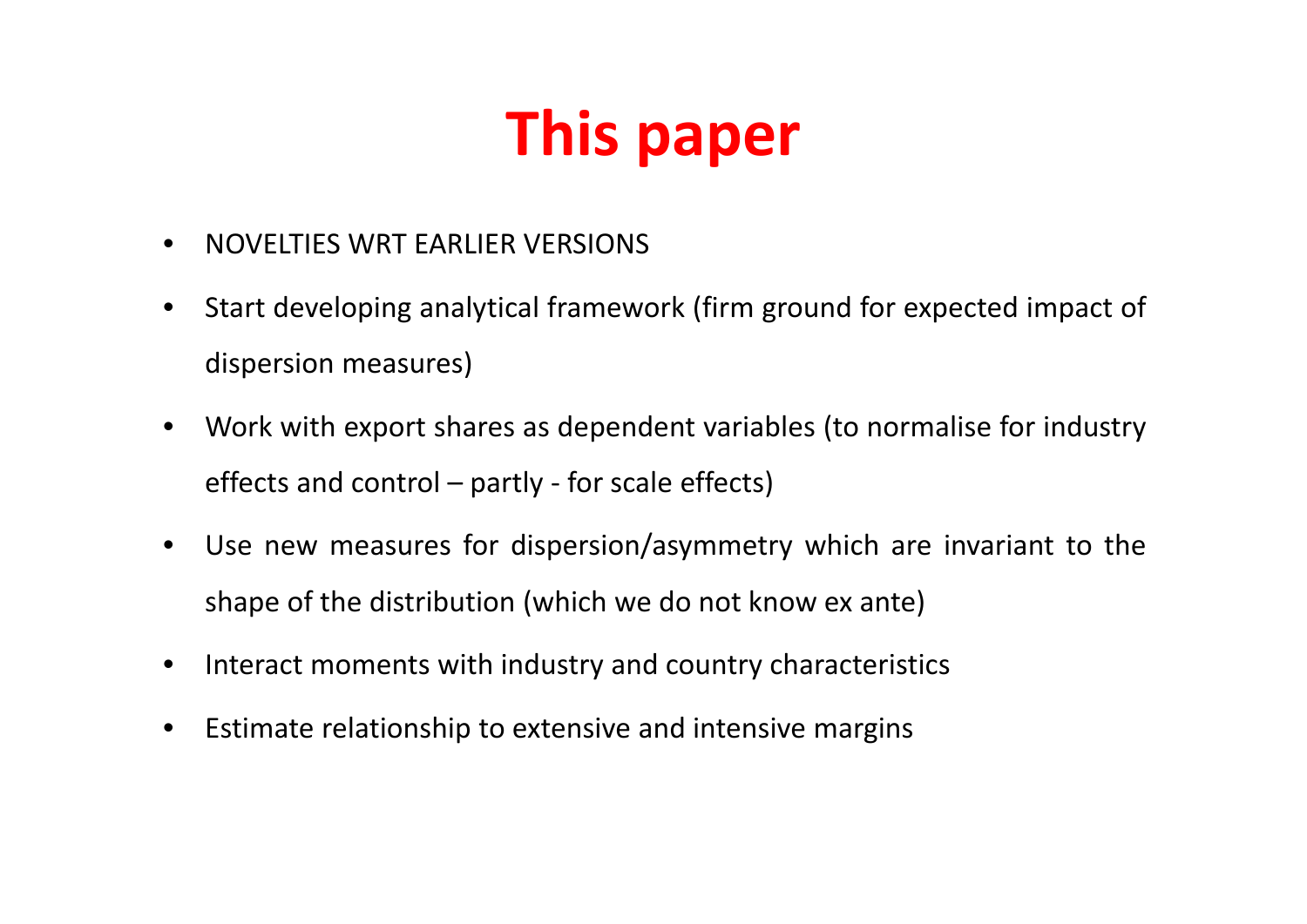### **Empirical Strategy Empirical model**

 $\bullet$ We estimate the following equation:

Exp. Shar $e_{jct} = a_0 + a_1 L P (mean)_{jct-1} + a_2 L P (disp.)_{jct-1} + a_3 L P (asim.)_{jct-1} + \delta_{jt} + \varepsilon_{jct},$ for sector *j* in country *c* at time *t*. Export share is the ratio of export by country *c* to the total export level of sample country, i.e.

$$
Exp. Share_{jct} = \frac{expert_{jct}}{\sum_{c=1}^{n} export_{jct}}.
$$
 (1)

- $\bullet$ OLS estimation (and Tobit for robustness)
- $\bullet$ Sector: Nace 2 digit level (rev.2)
- $\bullet$ All the explanatory variables are one period lagged
- $\bullet$ **•** Country\*year fixed effects are included ( $\delta_{\rm{jt}}$ ).
- •Robust standard errors included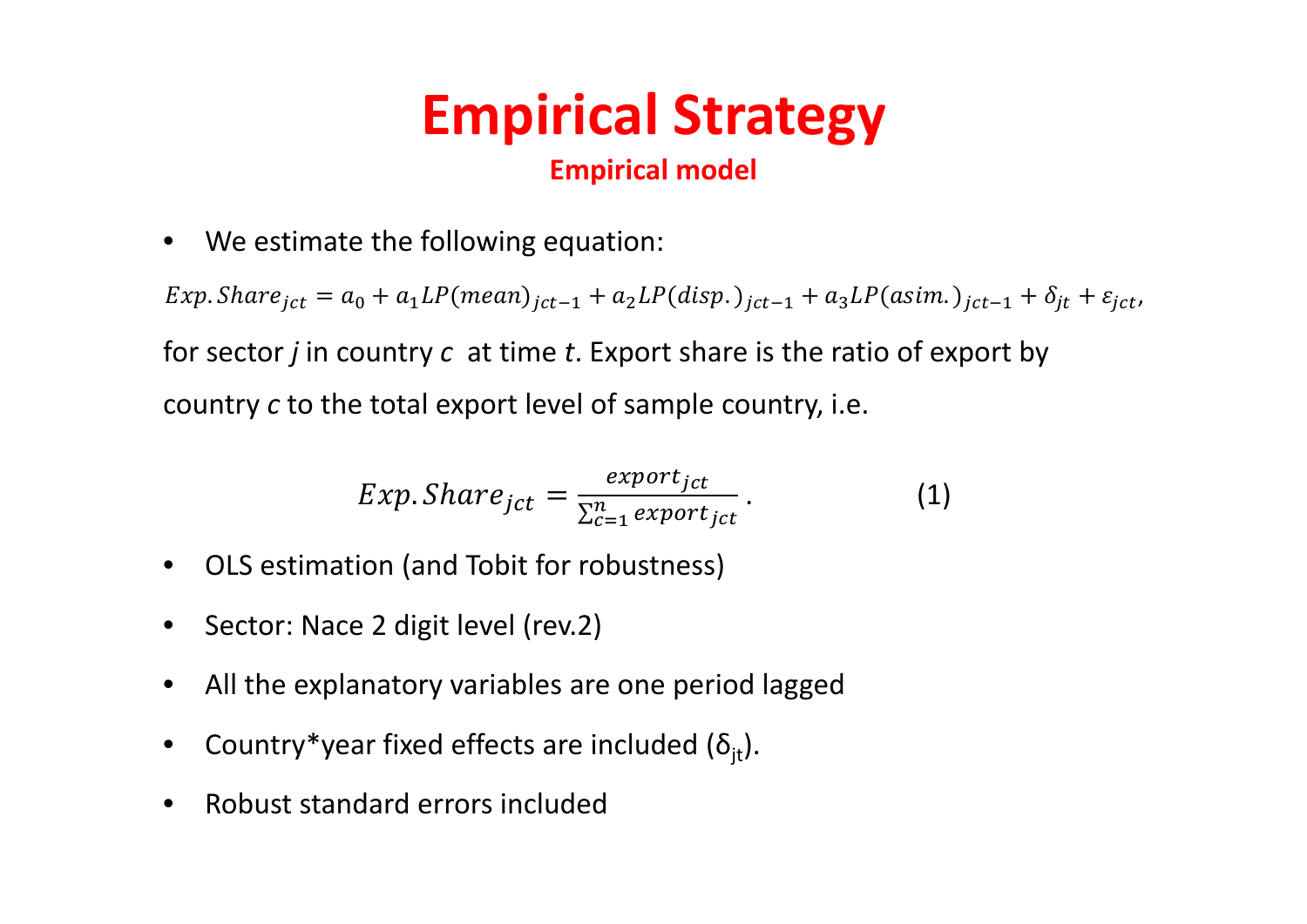## **Empirical Strategy**

### **Main explanatory variables**

*Average productivity*

- • LP(Mean)
	- **lprod:** Labour productivity average (unweighted)

### *Measure of Dispersion*

- LP(Disp.)
	- **lprod\_p75\_p25**: ratio of 75th pct to 25th pct of labour productivity
	- **lprod\_p90\_p10**: ratio of 90th pct to 10th pct of labour productivity

### *Measure of Asimmetry*

- $\bullet$  LP(asim1)
	- **Asim1:** difference of mean and median divided by standard deviation  $(mean - median)/st. dev.$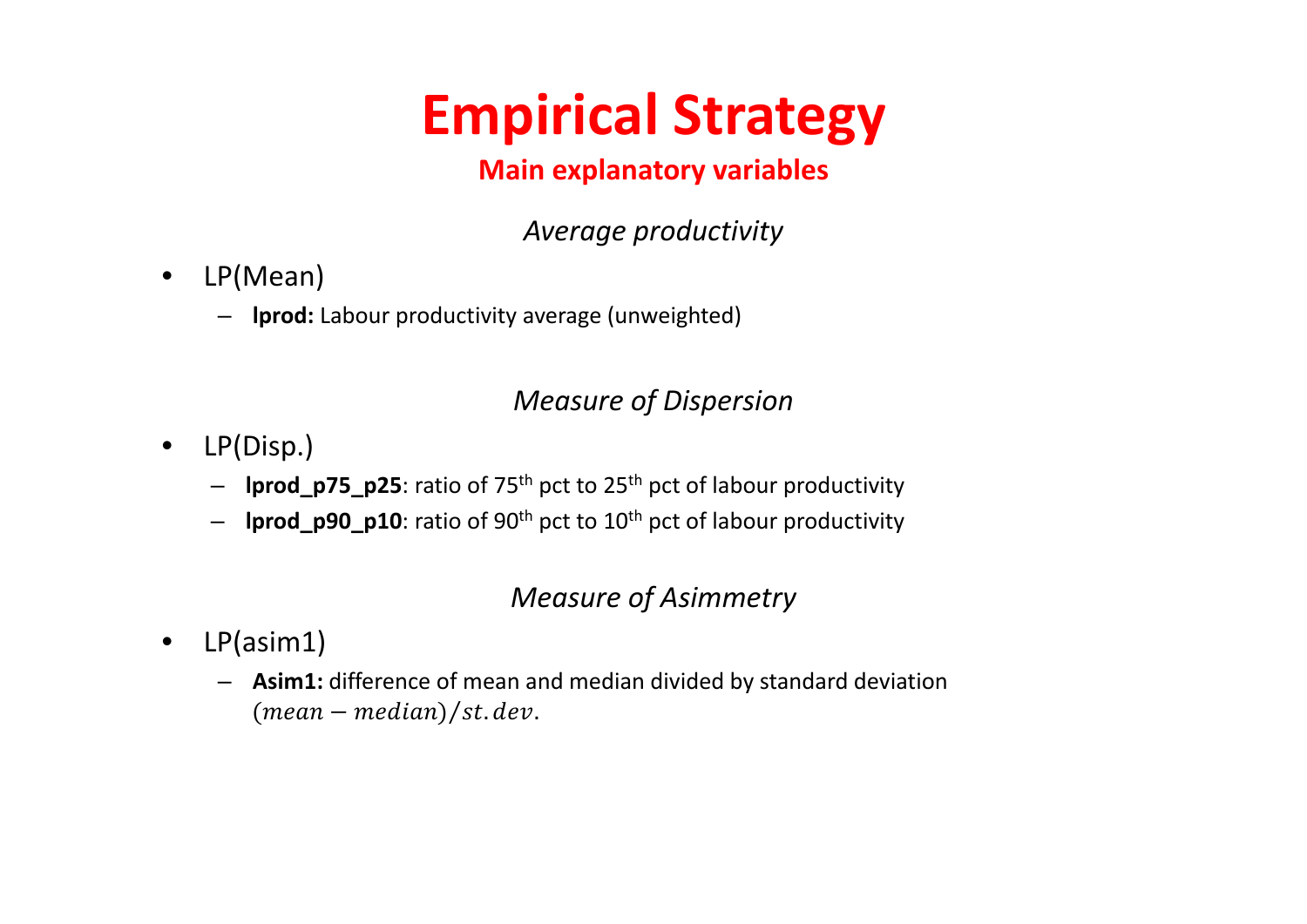### **DATA**

- $\bullet$  *Countries*: Belgium, Czech Republic, Estonia, France, Germany, Hungary, Italy, Romania, Slovenia, Slovakia, Spain
- *Sectors*: manufacturing sectors at Nace 2‐digit rev.2 (with the exclusion of Tobacco (12), Printing and publishing (18), Coke and Petroleum (19))
- $\bullet$ *Time period*: 1996-2008. Unbalanced panel with 2,200 observations

### **Compnet database**

- Productivity measured as labour productivity, i.e., value added per worker.
- Known features of labour productivity distribution: unweighted average, median, standard deviation,  $10^{th}$ ,  $25^{th}$ ,  $75^{th}$ , and  $90^{th}$  percentiles
- We eliminate from the estimation sample observations below the  $1^\text{st}$  and above the 99<sup>th</sup> percentile of unconditional distribution of labour productivity
- We eliminate moments that are obtained from cells with less than 10 observations (at least 10 firms by sector, year, country)

#### **Eurostat**

• Eurostat Comext: export values in millions of euros by country, year & sector (deflated)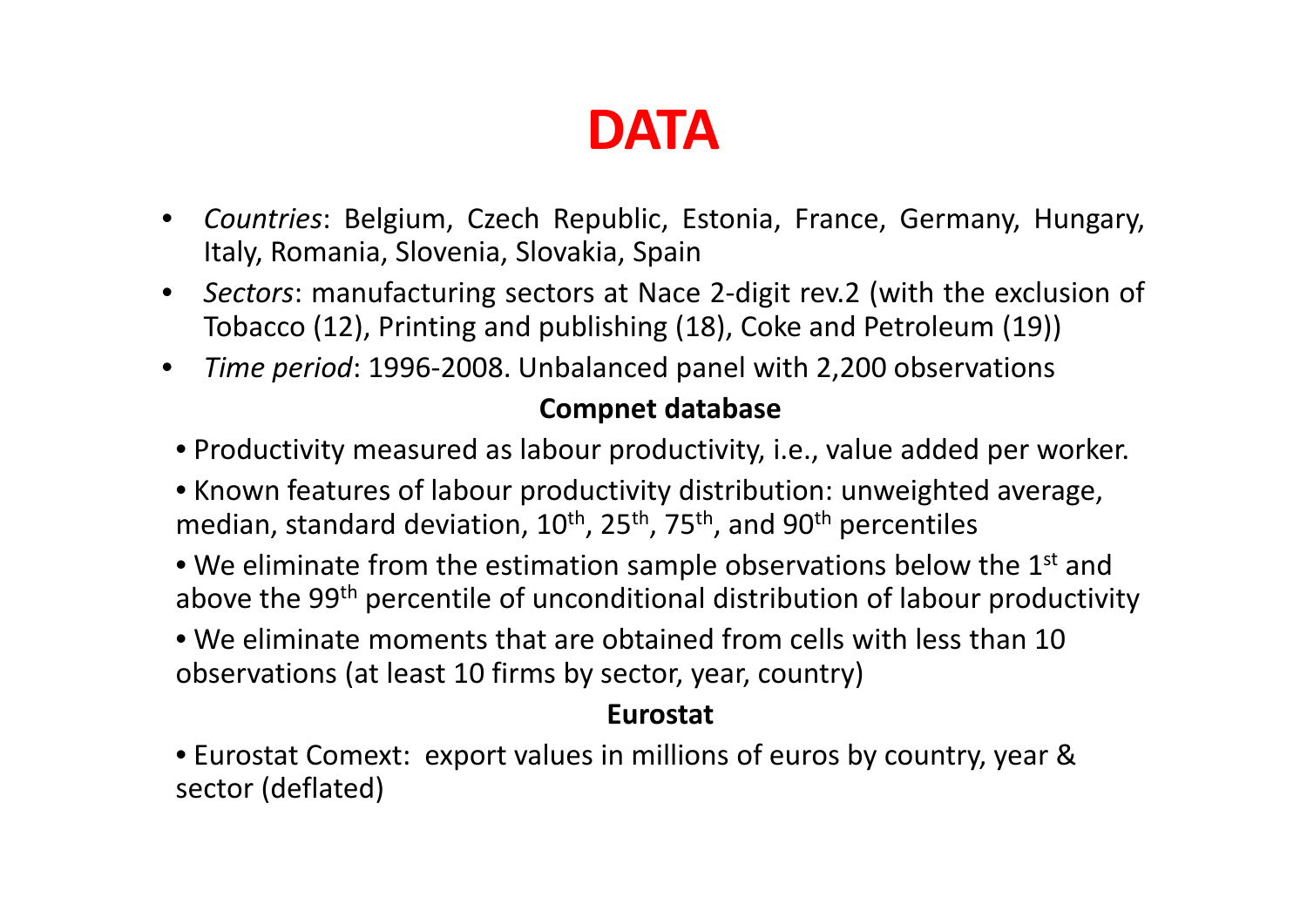## **Results Baseline**

- *mean* has a positive and significant coefficient
- *dispersion* has a negative and significant coefficient when measured as the ratio between 90<sup>th</sup> and 10<sup>th</sup> pct of labour productivity (lprod\_p90\_p10). NOTE DIFFERENT FROM EARLIER VERSIONS
- *asymmetry*: has positive and significant coefficient (asim1)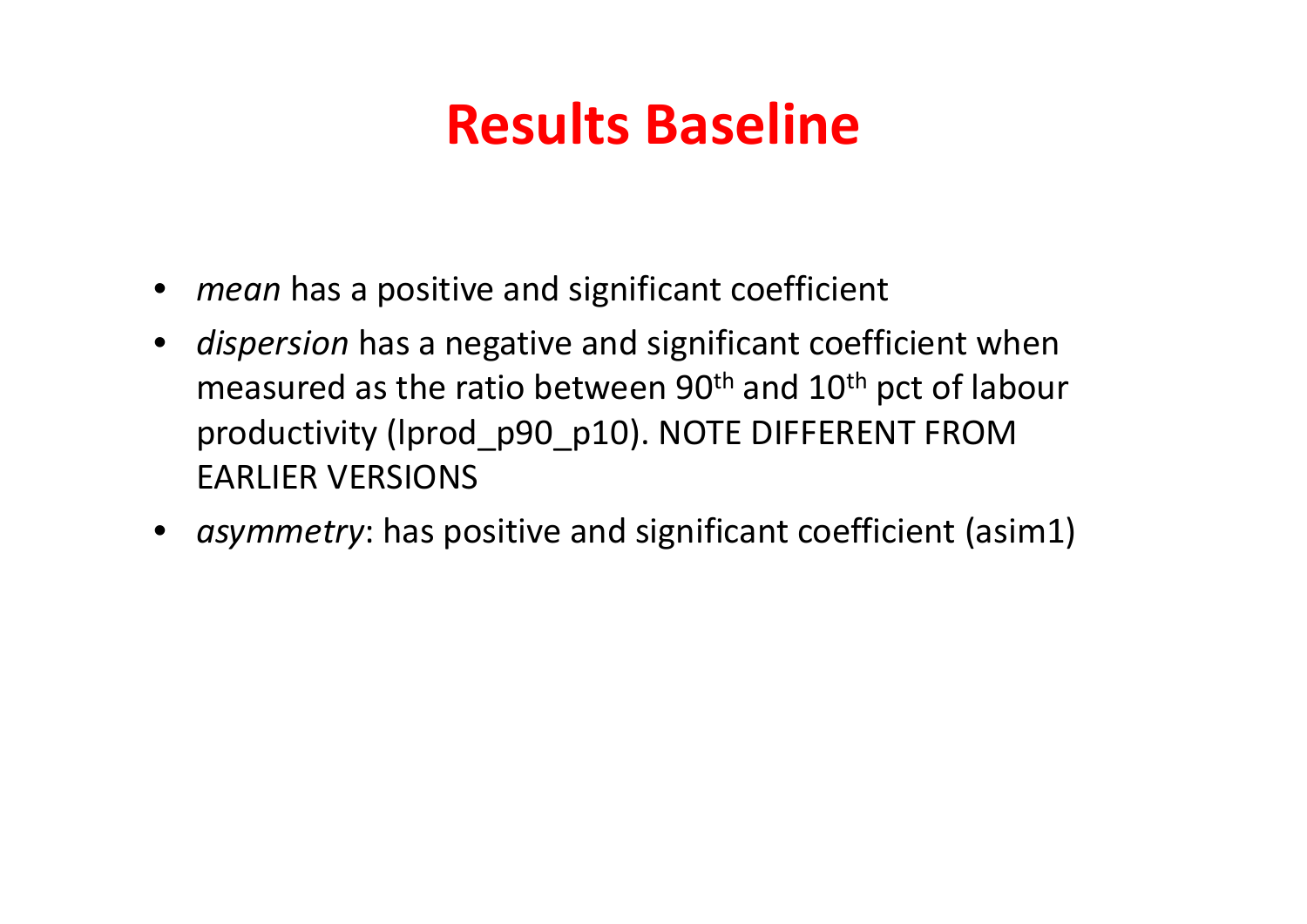| Table 1: Export share and LP dispersion (lag1)                                                   |               |              |               |              |               |                |               |  |  |  |
|--------------------------------------------------------------------------------------------------|---------------|--------------|---------------|--------------|---------------|----------------|---------------|--|--|--|
|                                                                                                  | (1)           | (2)          | (3)           | (4)          | (5)           | (6)            | (7)           |  |  |  |
|                                                                                                  | exp_share     | exp_share    | exp_share     | exp_share    | exp_share     | exp_share      | exp_share     |  |  |  |
| L.lprod                                                                                          | $.0005575***$ | .0005758 *** | $.0005771***$ | .0005454 *** | $.000571***$  | .0005704 ***   | .0005742 ***  |  |  |  |
|                                                                                                  | $(1.9e-04)$   | $(1.9e-04)$  | $(1.9e-04)$   | $(1.9e-04)$  | $(1.9e-04)$   | $(1.9e-04)$    | $(1.9e-04)$   |  |  |  |
| L.lprod_p75_p25                                                                                  |               | $-.0019868$  |               |              | $-.0030149**$ |                | $-.0008905$   |  |  |  |
|                                                                                                  |               | (.0015)      |               |              | (.0015)       |                | (.0017)       |  |  |  |
| L.lprod_p90_p10                                                                                  |               |              | $-.0005317**$ |              |               | $-.0007569***$ | $-.0006449**$ |  |  |  |
|                                                                                                  |               |              | $(2.4e-04)$   |              |               | $(2.4e-04)$    | $(2.5e-04)$   |  |  |  |
| $L.$ asim1                                                                                       |               |              |               | .0214952*    | .0254288**    | .0268915**     | .0272545**    |  |  |  |
|                                                                                                  |               |              |               | (.0113)      | (.0112)       | (.0114)        | (.0113)       |  |  |  |
| <b>Cons</b>                                                                                      | .2935 ***     | .2954 ***    | .2935 ***     | $.29***$     | .2923 ***     | .2891 ***      | $.29***$      |  |  |  |
|                                                                                                  | (.029)        | (.0287)      | (.0289)       | (.0291)      | (.0288)       | (.0291)        | (.0289)       |  |  |  |
| ${\bf N}$                                                                                        | 2200          | 2200         | 2200          | 2200         | 2200          | 2200           | 2200          |  |  |  |
| R <sub>2</sub>                                                                                   | .7633         | .7634        | .7634         | .7635        | .7636         | .7637          | .7637         |  |  |  |
| OLS model. All variables are in levels. Robust standard errors. Country X year dummies included. |               |              |               |              |               |                |               |  |  |  |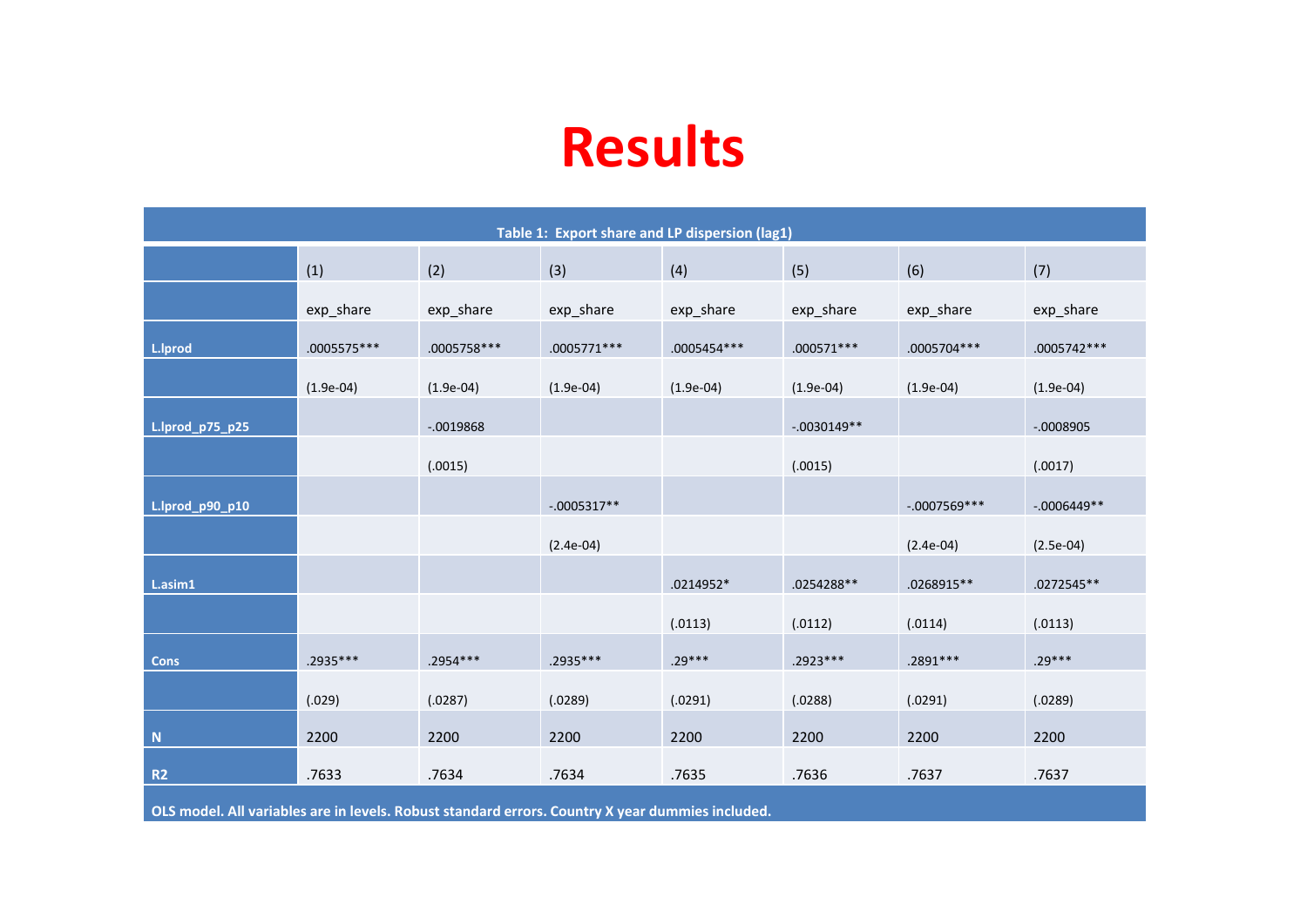### **Country and industry heterogeneity Results for high income countries and oigh tech industries**

HIC <sup>=</sup> 1 if <sup>c</sup> <sup>=</sup> Germany, Italy, France and Spain

High tech = 1 if  $j$  = Pharmaceutical and computers

- • The mean is positive and significant especially for high income economies, and high tech sectors
- $\bullet$  Dispersion is negative for low income economies and positive for high income economies
- $\bullet$ Asymmetry is positive only for high income economies and high tech sectors
- $\bullet$  The following results hold if we consider simultaneously the interactions with *HIC*, and *high\_tech (*but also dispersion of high tech becomes positive)
- $\bullet$  The reported results are robust if we substitute average productivity (lprod) with the median value, and by introducing sector dummies. Results do not change if we estimate <sup>a</sup> non‐linear model (Tobit).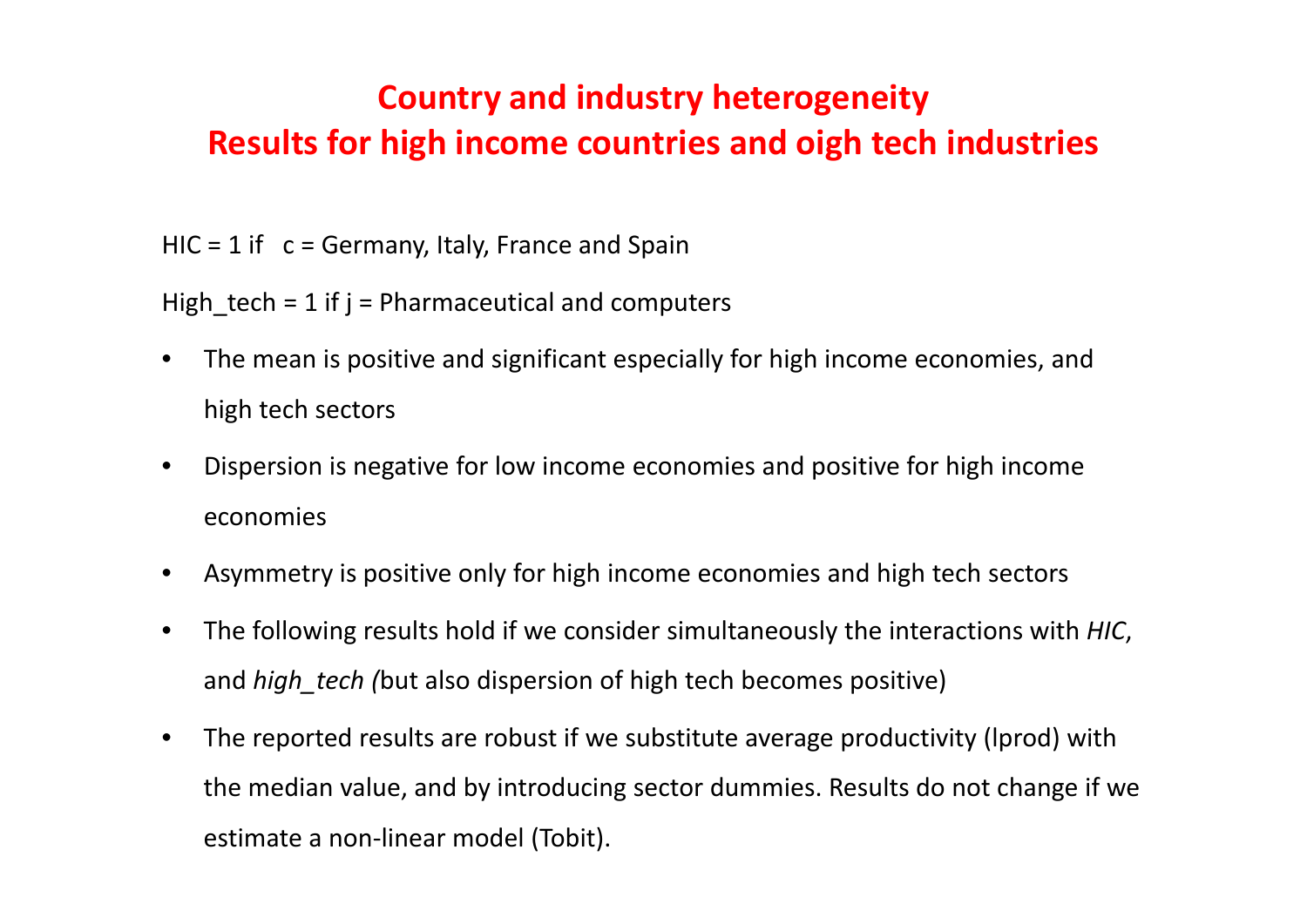### **Results HICs**

 $\bullet$  We define <sup>a</sup> binary variable *HIC* (High Income Countries): it takes value one for Belgium, France, Germany, Italy, and Spain, otherwise it is equal to zero. For each estimation, we interact the dummy variable with each indicator of labour productivity.

| Table 2: Export share and LP dispersion - High Income Countries                                  |                |              |                |               |                |  |  |  |
|--------------------------------------------------------------------------------------------------|----------------|--------------|----------------|---------------|----------------|--|--|--|
|                                                                                                  | (1)            | (2)          | (3)            | (4)           | (5)            |  |  |  |
|                                                                                                  | exp_share      | exp_share    | exp_share      | exp_share     | exp_share      |  |  |  |
| L.lprod                                                                                          | .0005742 ***   | $-.0000904$  | .0005192 ***   | .0005142 ***  | .0005515 ***   |  |  |  |
|                                                                                                  | $(1.9e-04)$    | $(8.6e-05)$  | $(1.9e-04)$    | $(2.0e-04)$   | $(1.9e-04)$    |  |  |  |
| <b>HIC</b>                                                                                       | .0483545 ***   | .2682508 *** | $.0316212*$    |               | .0178735       |  |  |  |
|                                                                                                  | (.0089)        | (.0312)      | (.0179)        |               | (.0156)        |  |  |  |
| L.lprod_p90_p10                                                                                  | $-0.0006449**$ | $-.0004074*$ | $-0.0006495**$ | $-.0005593**$ | $-0.0005569**$ |  |  |  |
|                                                                                                  | $(2.5e-04)$    | $(2.3e-04)$  | $(2.6e-04)$    | $(2.6e-04)$   | $(2.5e-04)$    |  |  |  |
| L.lprod_p75_p25                                                                                  | $-0.0008905$   | .0000131     | $-.0018798$    | $-0.002382**$ | $-.0013763$    |  |  |  |
|                                                                                                  | (.0017)        | (.0016)      | (.0016)        | (.0012)       | (.0017)        |  |  |  |
| L.asim1                                                                                          | .0272545**     | .0282671**   | .0235511 **    | .0246321**    | .0029649       |  |  |  |
|                                                                                                  | (.0113)        | (.0114)      | (.0105)        | (.0108)       | (.0036)        |  |  |  |
| L.lprod*HIC                                                                                      |                | .0007622 *** |                |               |                |  |  |  |
|                                                                                                  |                | $(2.3e-04)$  |                |               |                |  |  |  |
| L.lprod_p90_p10*HIC                                                                              |                |              | .004514        |               |                |  |  |  |
|                                                                                                  |                |              | (.0042)        |               |                |  |  |  |
| L.lprod_p75_p25*HIC                                                                              |                |              |                | .0151251      |                |  |  |  |
|                                                                                                  |                |              |                | (.0128)       |                |  |  |  |
| L.asim1*HIC                                                                                      |                |              |                |               | .1411528**     |  |  |  |
|                                                                                                  |                |              |                |               | (.0628)        |  |  |  |
| _cons                                                                                            | .0037473       | .0096466***  | $.0073611*$    | .2705264 ***  | $.011521***$   |  |  |  |
|                                                                                                  | (.0048)        | (.0037)      | (.0039)        | (.0349)       | (.0031)        |  |  |  |
| $\mathbf N$                                                                                      | 2200           | 2200         | 2200           | 2200          | 2200           |  |  |  |
| R <sub>2</sub>                                                                                   | .764           | .764         | .764           | .764          | .765           |  |  |  |
| OLS model. All variables are in levels. Robust standard errors. Country X year dummies included. |                |              |                |               |                |  |  |  |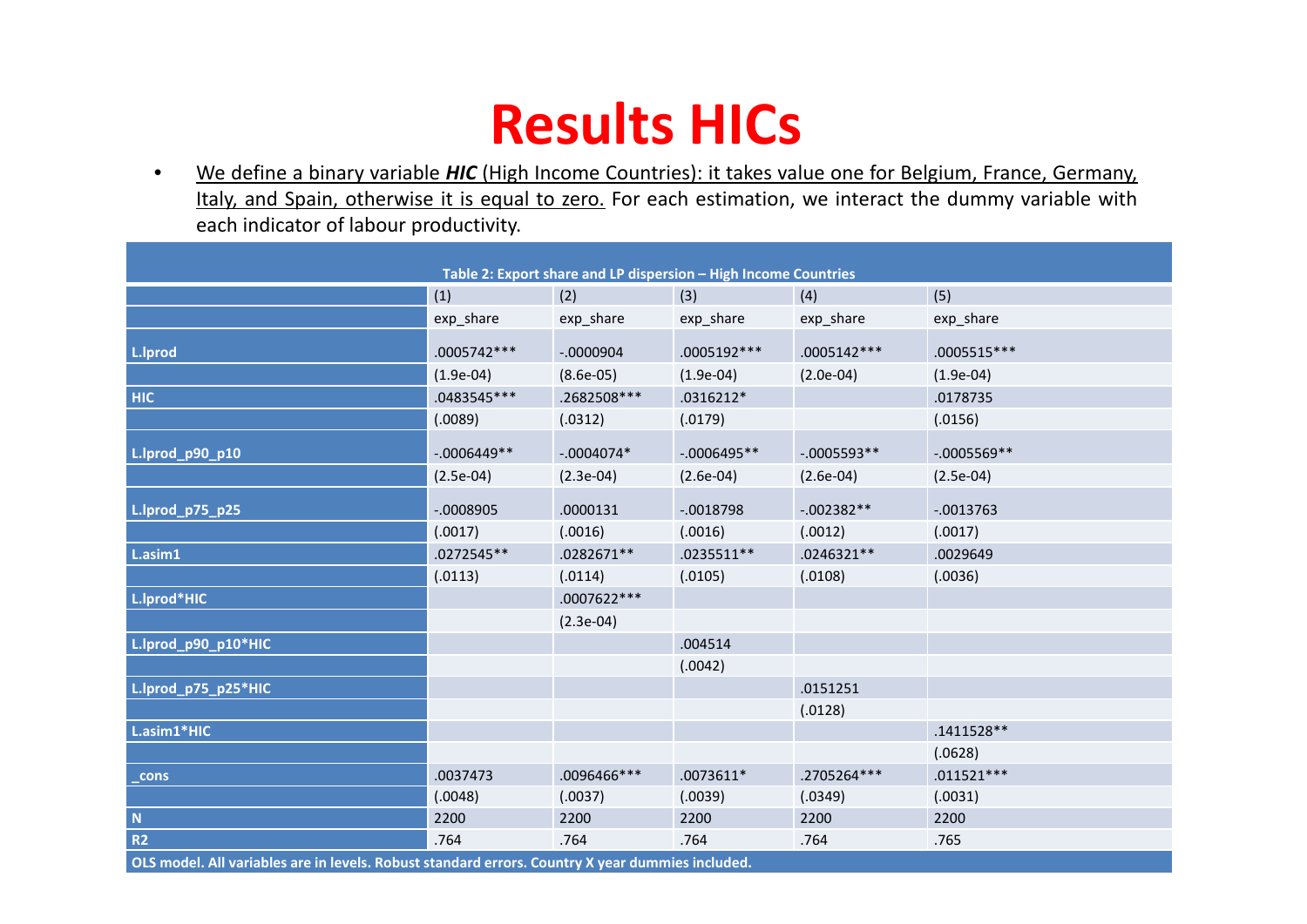## **Results High tech industries**

• We define <sup>a</sup> binary variable *High Tech***:** it takes value one for pharmaceuticals (21) and computer (26), otherwise it is equal to zero.

| Table 3: Export share and LP dispersion (lag1) - High Tech Sectors                               |               |               |               |               |              |  |  |  |  |
|--------------------------------------------------------------------------------------------------|---------------|---------------|---------------|---------------|--------------|--|--|--|--|
|                                                                                                  | (1)           | (2)           | (3)           | (4)           | (5)          |  |  |  |  |
|                                                                                                  | exp_share     | exp_share     | exp_share     | exp_share     | exp_share    |  |  |  |  |
|                                                                                                  |               |               |               |               |              |  |  |  |  |
| L.lprod                                                                                          | .0005584 ***  | .0004883**    | .0005586 ***  | .0005584 ***  | .0005722 *** |  |  |  |  |
|                                                                                                  | $(2.0e-04)$   | $(2.1e-04)$   | $(2.0e-04)$   | $(2.0e-04)$   | $(2.0e-04)$  |  |  |  |  |
| High_Tech                                                                                        | .0026159      | $-0.100062$   | $-.0005278$   | .0018111      | $-0238922*$  |  |  |  |  |
|                                                                                                  | (.0052)       | (.0073)       | (.0106)       | (.0181)       | (.0127)      |  |  |  |  |
| L.lprod_p90_p10                                                                                  | $-.0006347**$ | $-0.000632**$ | $-.0006745**$ | $-.0006311**$ | $-.0004111$  |  |  |  |  |
|                                                                                                  | $(2.6e-04)$   | $(2.5e-04)$   | $(2.7e-04)$   | $(2.6e-04)$   | $(2.7e-04)$  |  |  |  |  |
| L.lprod_p75_p25                                                                                  | $-0010587$    | $-0007082$    | $-.001035$    | $-.0010951$   | $-.0010007$  |  |  |  |  |
|                                                                                                  | (.0017)       | (.0017)       | (.0017)       | (.0017)       | (.0017)      |  |  |  |  |
|                                                                                                  |               |               |               |               |              |  |  |  |  |
| L.asim1                                                                                          | .0275133**    | .0275967**    | $.0279161**$  | $.027521**$   | .003682      |  |  |  |  |
|                                                                                                  | (.0114)       | (.0114)       | (.0114)       | (.0114)       | (.013)       |  |  |  |  |
| L.lprod*High_Tech                                                                                |               | .0002947      |               |               |              |  |  |  |  |
|                                                                                                  |               | $(2.2e-04)$   |               |               |              |  |  |  |  |
| L.lprod_p90_p10*High_Tech                                                                        |               |               | .0006458      |               |              |  |  |  |  |
|                                                                                                  |               |               | (.0013)       |               |              |  |  |  |  |
| L.lprod_p75_p25*High_Tech                                                                        |               |               |               | .000368       |              |  |  |  |  |
|                                                                                                  |               |               |               | (.0064)       |              |  |  |  |  |
| L.asim1*High_Tech                                                                                |               |               |               |               | .1059399**   |  |  |  |  |
|                                                                                                  |               |               |               |               | (.0449)      |  |  |  |  |
| _cons                                                                                            | $.2917***$    | $.2977***$    | $.2917***$    | $.2917***$    | .2946 ***    |  |  |  |  |
|                                                                                                  | (.0295)       | (.0301)       | (.0295)       | (.0294)       | (.0294)      |  |  |  |  |
| $\boldsymbol{\mathsf{N}}$                                                                        | 2200          | 2200          | 2200          | 2200          | 2200         |  |  |  |  |
| <b>R2</b>                                                                                        | .7637         | .7641         | .7637         | .7637         | .7643        |  |  |  |  |
| OLS model. All variables are in levels. Robust standard errors. Country X year dummies included. |               |               |               |               |              |  |  |  |  |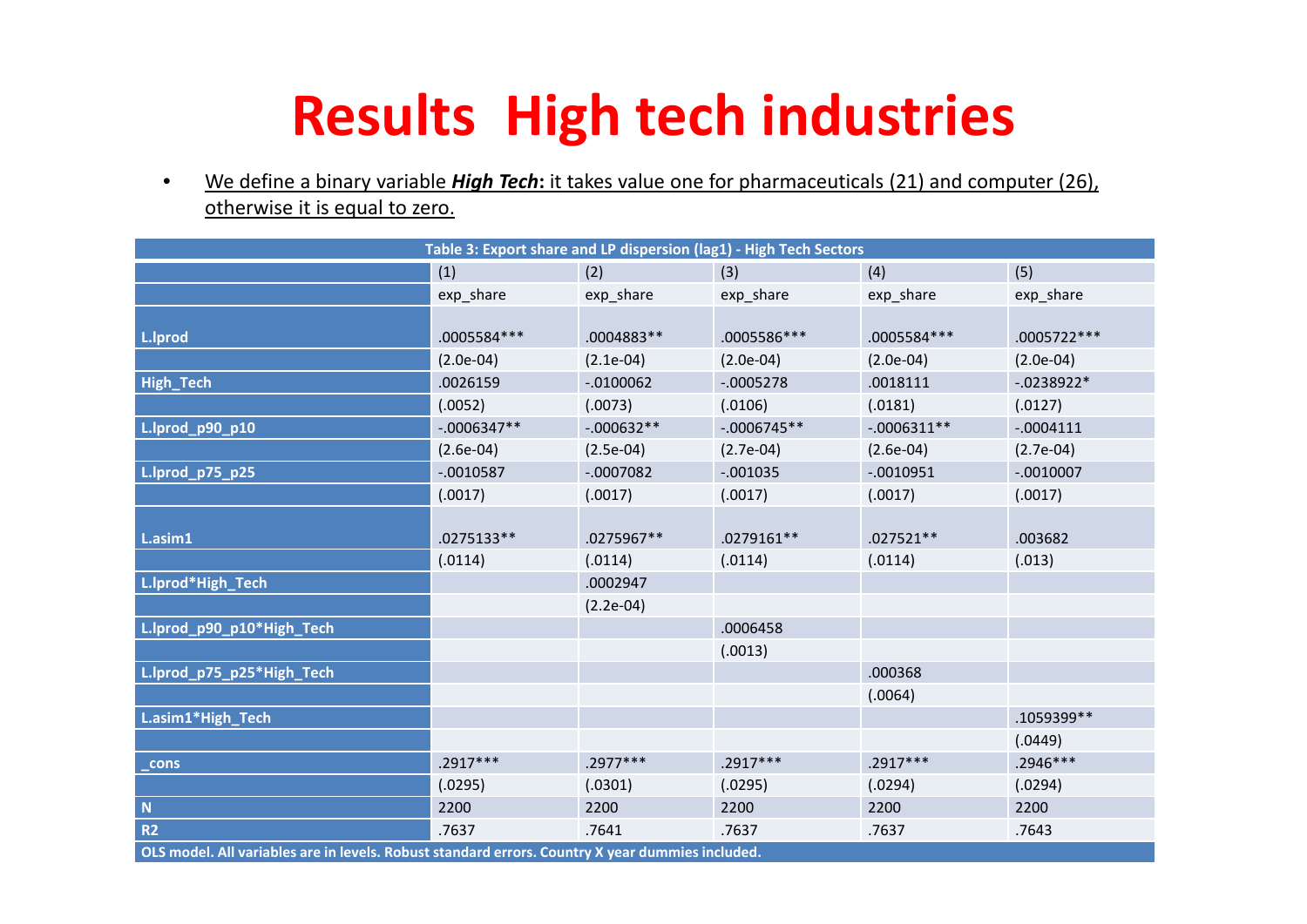|                           | (1)            | (2)          | (3)            | (4)            | (5)            |
|---------------------------|----------------|--------------|----------------|----------------|----------------|
|                           | exp_share      | exp_share    | exp_share      | exp_share      | exp_share      |
| L.lprod                   | .0008154***    | $-.000208*$  | $.0003751*$    | .0003935*      | .0007857***    |
|                           | $(2.0e-04)$    | $(1.1e-04)$  | $(1.9e-04)$    | $(2.0e-04)$    | $(2.0e-04)$    |
| <b>HIC</b>                | .0443887***    | .0185559     | $-0526925**$   | $-.1465414***$ | $-.0361916**$  |
|                           | (.0089)        | (.0115)      | (.0229)        | (.0279)        | (.0157)        |
| <b>High_Tech</b>          | $-0.089284*$   | $-0.062876$  | $-.0277597***$ | $-.0423605***$ | $-.0377829***$ |
|                           | (.0046)        | (.0078)      | (.0087)        | (.0148)        | (.0098)        |
| L.lprod_p90_p10           | $-.0005495**$  | $-.0001677$  | $-.000636**$   | .0001184       | $-.0000962$    |
|                           | $(2.3e-04)$    | $(2.5e-04)$  | $(2.7e-04)$    | $(2.0e-04)$    | $(2.4e-04)$    |
| L.lprod_p75_p25           | .0037939 **    | .0049805 *** | $-.0022116$    | $-.0050712***$ | $.0028035*$    |
|                           | (.0015)        | (.0014)      | (.0014)        | (.0012)        | (.0015)        |
| L.asim1                   | .0477784***    | .049955 ***  | .0250065***    | .034094 ***    | $-.0327951***$ |
|                           | (.0112)        | (.0113)      | (.0092)        | (.0103)        | (.008)         |
| L.lprod*HIC               |                | $.001225***$ |                |                |                |
|                           |                | $(2.5e-04)$  |                |                |                |
| L.lprod*High_Tech         |                | $-.0000273$  |                |                |                |
|                           |                | $(2.6e-04)$  |                |                |                |
| L.lprod_p90_p10*HIC       |                |              | .0367439 ***   |                |                |
|                           |                |              | (.0044)        |                |                |
| L.lprod_p90_p10*High_Tech |                |              | .0033837 ***   |                |                |
|                           |                |              | (.0012)        |                |                |
| L.lprod_p75_p25*HIC       |                |              |                | .0984481 ***   |                |
|                           |                |              |                | (.0137)        |                |
| L.lprod_p75_p25*High_Tech |                |              |                | $.0142127***$  |                |
|                           |                |              |                | (.0054)        |                |
| L.asim1*HIC               |                |              |                |                | .3684428 ***   |
|                           |                |              |                |                | (.0622)        |
| L.asim1*High_Tech         |                |              |                |                | .1167476 ***   |
|                           |                |              |                |                | (.0354)        |
| cons                      | $-.0138644***$ | .0001762     | .0098741 ***   | .0151853 ***   | .009509 ***    |
|                           | (.0043)        | (.0041)      | (.0037)        | (.0038)        | (.0034)        |
| ${\bf N}$                 | 1982           | 1982         | 1982           | 1982           | 1982           |
| R <sub>2</sub>            | .664           | .667         | .689           | .680           | .676           |

- OLS model. All variables are in levels. Robust standard errors. Country X year dummies included.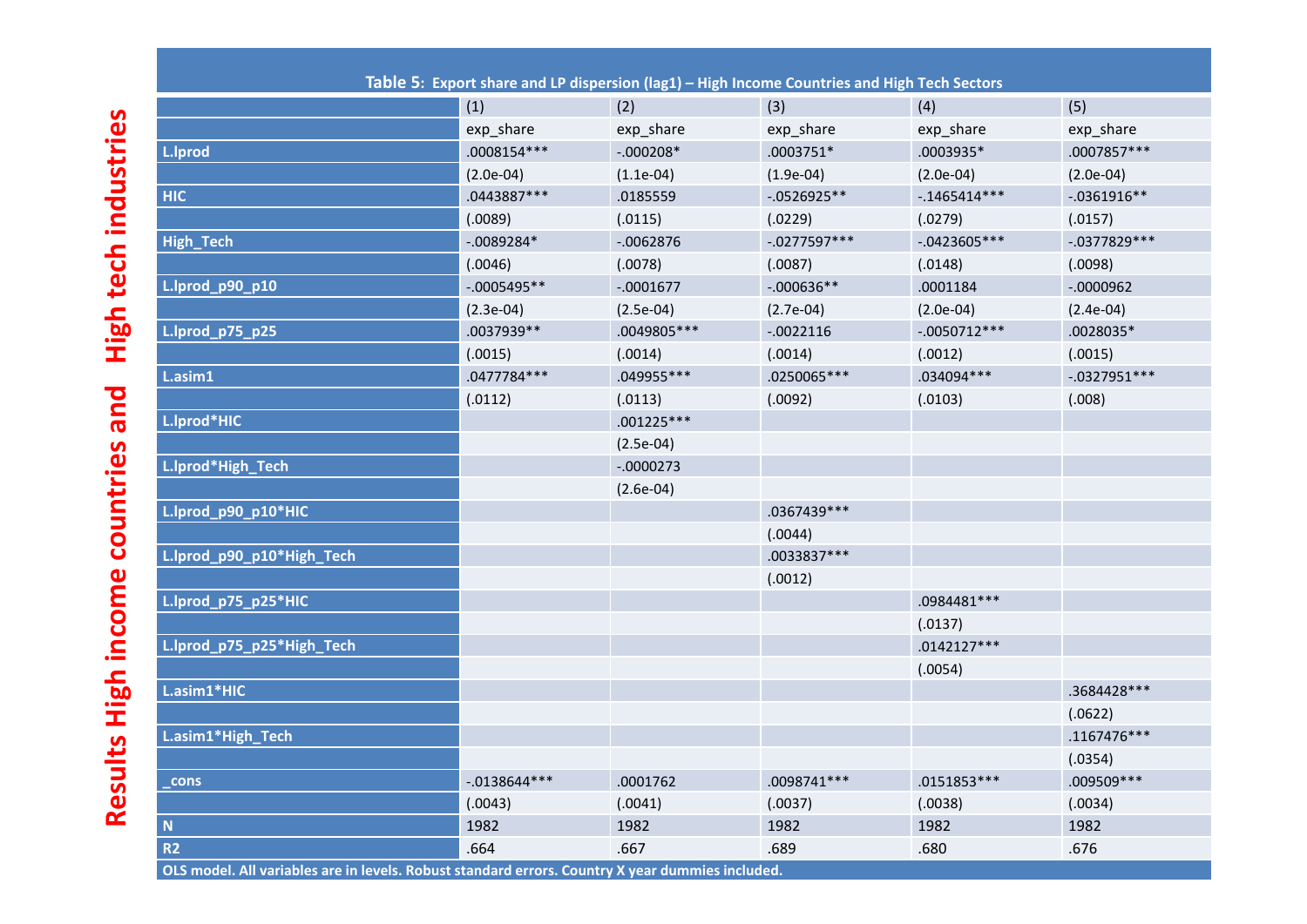

### **Intensive and Extensive Margins**

- Data: ComExt data on number of exporters and value of exports for 2008, 2009, 2010 and 2011 (intra and extra EU27) by country and sector. Notice that: sum of exporting firms does not coincide with the total number of exporters.
- Only 474 observations (we lost France).
- Calculate intensive and extensive margins by for intra EU27 and extra EU27 trade.
	- **Extensive margin**: the ratio of <sup>a</sup> country's number of exporters per industry/year to the total export level per industry year of sample countries
	- **Intensive margin:** the ratio of <sup>a</sup> country's exports per exporters

**Notice**. As defined, both the extensive and intensive margins are component of the export share. By multiplying the two margins, we obtain the export share presented in the previous tables.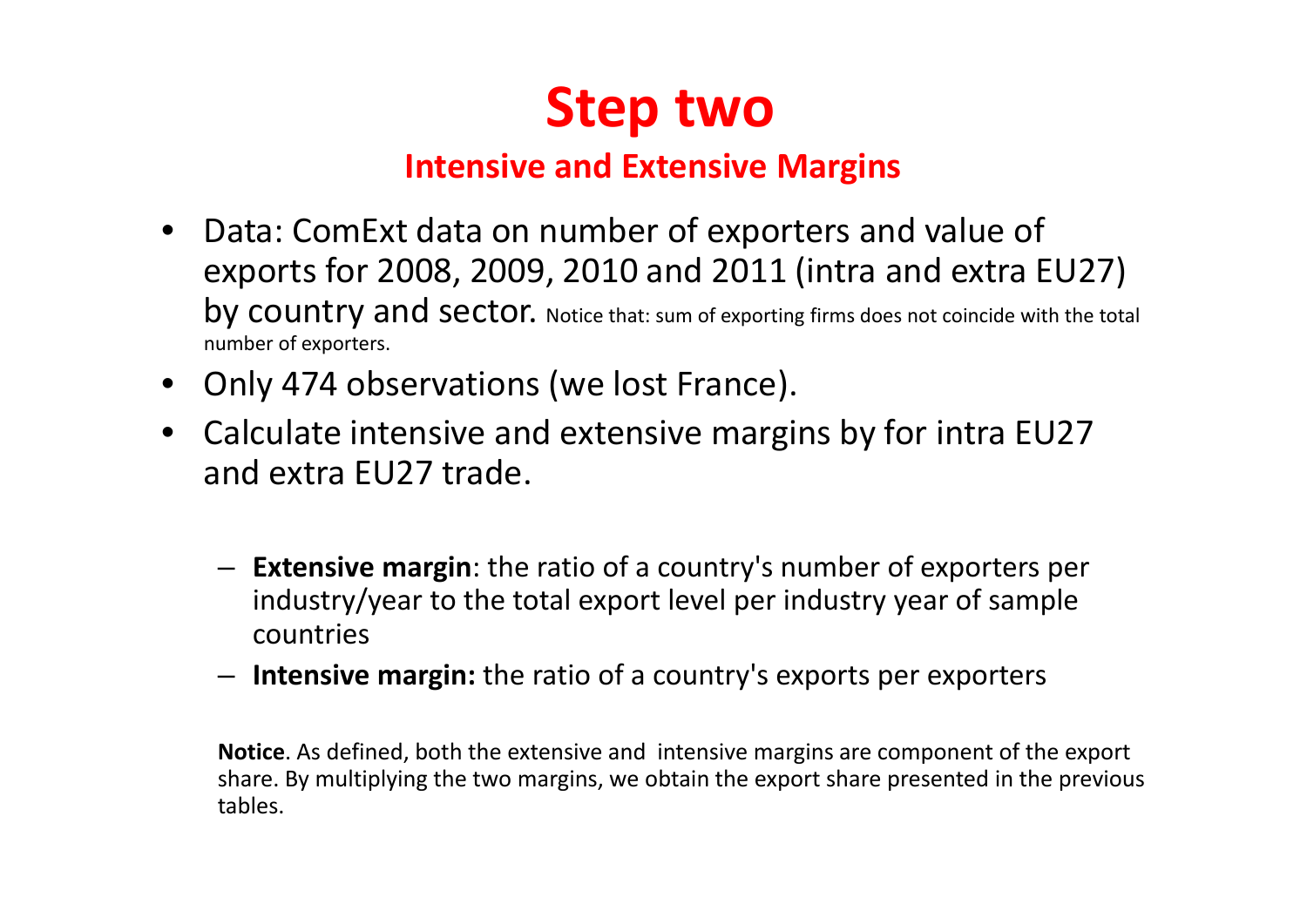### **Benchmark**

#### We just report results for extra eu27 trade.

| Table 6 (benchmark): OLS - Export share ExtraEU 27 and lprod dispersion (lag1)                                      |                                         |                                         |                                         |                                         |                        |                                         |                                         |  |  |
|---------------------------------------------------------------------------------------------------------------------|-----------------------------------------|-----------------------------------------|-----------------------------------------|-----------------------------------------|------------------------|-----------------------------------------|-----------------------------------------|--|--|
|                                                                                                                     | (1)                                     | (2)                                     | (3)                                     | (4)                                     | (5)                    | (6)                                     | (7)                                     |  |  |
|                                                                                                                     | exp_share<br>$\left($ extra27 $\right)$ | exp_share<br>$\left($ extra27 $\right)$ | exp_share<br>$\left($ extra27 $\right)$ | exp_share<br>$\left($ extra27 $\right)$ | exp_share<br>(extra27) | exp_share<br>$\left($ extra27 $\right)$ | exp_share<br>$\left($ extra27 $\right)$ |  |  |
| L.lprod                                                                                                             | .0015783 ***                            | $.0016092***$                           | .0016304 ***                            | .0013977***                             | .0014879 ***           | .0015388***                             | .0015349 ***                            |  |  |
|                                                                                                                     | $(5.4e-04)$                             | $(5.5e-04)$                             | $(5.6e-04)$                             | $(5.3e-04)$                             | $(5.4e-04)$            | $(5.5e-04)$                             | $(5.5e-04)$                             |  |  |
| L.lprod_p75_p25                                                                                                     |                                         | $-.0024158$                             |                                         |                                         | $-0075594$             |                                         | .0011223                                |  |  |
|                                                                                                                     |                                         | (.0061)                                 |                                         |                                         | (.0064)                |                                         | (.0086)                                 |  |  |
| L.lprod_p90_p10                                                                                                     |                                         |                                         | $-.0008913$                             |                                         |                        | $-.0026717**$                           | $-.0028518$                             |  |  |
|                                                                                                                     |                                         |                                         | (.0013)                                 |                                         |                        | (.0012)                                 | (.0018)                                 |  |  |
| L.asim1                                                                                                             |                                         |                                         |                                         | .1869689***                             | .1938287***            | .2026379 ***                            | .2026757 ***                            |  |  |
|                                                                                                                     |                                         |                                         |                                         | (.0464)                                 | (.0478)                | (.0476)                                 | (.0475)                                 |  |  |
| _cons                                                                                                               | .3960731 ***                            | .3976287***                             | .3942793 ***                            | .3731118 ***                            | .3771373 ***           | .3658109 ***                            | .3647211 ***                            |  |  |
|                                                                                                                     | (.0689)                                 | (.0684)                                 | (.0694)                                 | (.07)                                   | (.0694)                | (.0709)                                 | (.0711)                                 |  |  |
| $\mathbf N$                                                                                                         | 477                                     | 477                                     | 477                                     | 477                                     | 477                    | 477                                     | 477                                     |  |  |
| <b>R2</b>                                                                                                           | .759                                    | .750                                    | .759                                    | .764                                    | .764                   | .764                                    | .764                                    |  |  |
| Robust standard errors. Country X year dummies: exp_share27_extra: export to total export by sector year extra eu27 |                                         |                                         |                                         |                                         |                        |                                         |                                         |  |  |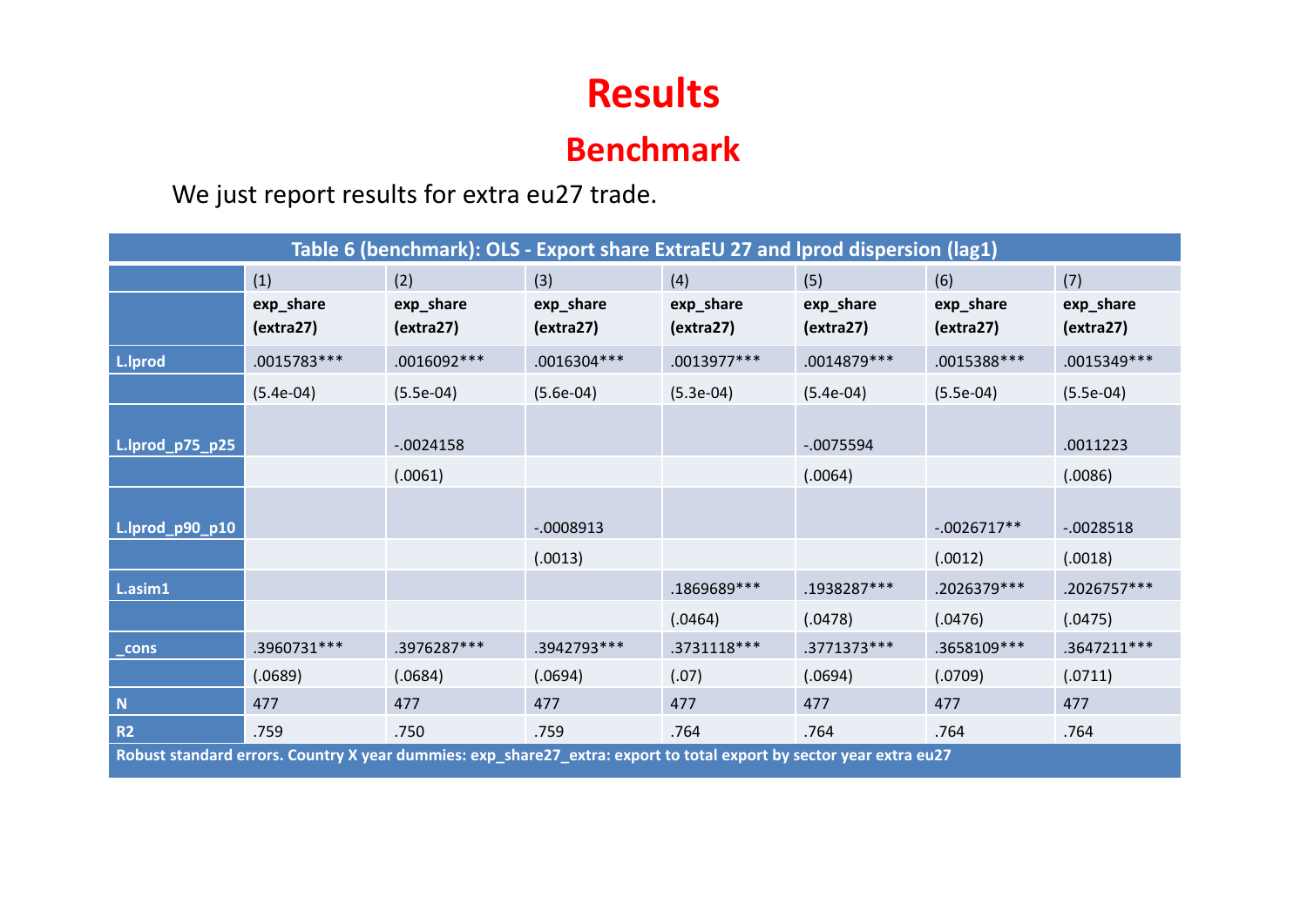#### Intensive margin

| Table 7: Intensive Margin extra EU27 and Iprod dispersion (lag1) |                                       |              |                                                        |                                       |                                                              |              |                                       |  |  |
|------------------------------------------------------------------|---------------------------------------|--------------|--------------------------------------------------------|---------------------------------------|--------------------------------------------------------------|--------------|---------------------------------------|--|--|
|                                                                  | (1)                                   | (2)          | (3)                                                    | (4)                                   | (5)                                                          | (6)          | (7)                                   |  |  |
|                                                                  | <b>Intensive Margin</b><br>Extra EU27 | Extra EU27   | Intensive Margin Intensive Margin Extra<br><b>EU27</b> | Intensive Margin Extra<br><b>EU27</b> | Intensive Margin Extra Intensive Margin Extra<br><b>EU27</b> | <b>EU27</b>  | Intensive Margin Extra<br><b>EU27</b> |  |  |
| L.Iprod                                                          | .0018722 ***                          | .0018941 *** | .0018781 ***                                           | .0017112 ***                          | .0017862***                                                  | .0017984 *** | .0018069 ***                          |  |  |
|                                                                  | $(5.4e-04)$                           | $(5.7e-04)$  | $(5.6e-04)$                                            | $(5.3e-04)$                           | $(5.6e-04)$                                                  | $(5.5e-04)$  | $(5.6e-04)$                           |  |  |
| L.lprod_p75_p25                                                  |                                       | $-.0017109$  |                                                        |                                       | $-0.062856$                                                  |              | $-0024585$                            |  |  |
|                                                                  |                                       | (.0052)      |                                                        |                                       | (.0059)                                                      |              | (.0098)                               |  |  |
| L.lprod_p90_p10                                                  |                                       |              | $-.0001021$                                            |                                       |                                                              | $-0.0016516$ | $-.0012571$                           |  |  |
|                                                                  |                                       |              | (.0012)                                                |                                       |                                                              | (.0011)      | (.002)                                |  |  |
| L.asim1                                                          |                                       |              |                                                        | .1666858***                           | .1723896***                                                  | .1763723***  | .1762895***                           |  |  |
|                                                                  |                                       |              |                                                        | (.0526)                               | (.0548)                                                      | (.0537)      | (.0541)                               |  |  |
| cons                                                             | $-08045$                              | $-0793483$   | $-0806554$                                             | $-0.1009203$                          | $-0.0975732$                                                 | $-0.1054337$ | $-0.1030466$                          |  |  |
|                                                                  | (.063)                                | (.0626)      | (.0632)                                                | (.0637)                               | (.0633)                                                      | (.0643)      | (.0639)                               |  |  |
| N                                                                | 477                                   | 477          | 477                                                    | 477                                   | 477                                                          | 477          | 477                                   |  |  |
| R <sub>2</sub>                                                   | 0.148                                 | 0.148        | 0.148                                                  | 0.162                                 | 0.163                                                        | 0.163        | 0.163                                 |  |  |

**Robust standard errors. Country X year dummies. Dependent variable: exports per exporters extra eu27**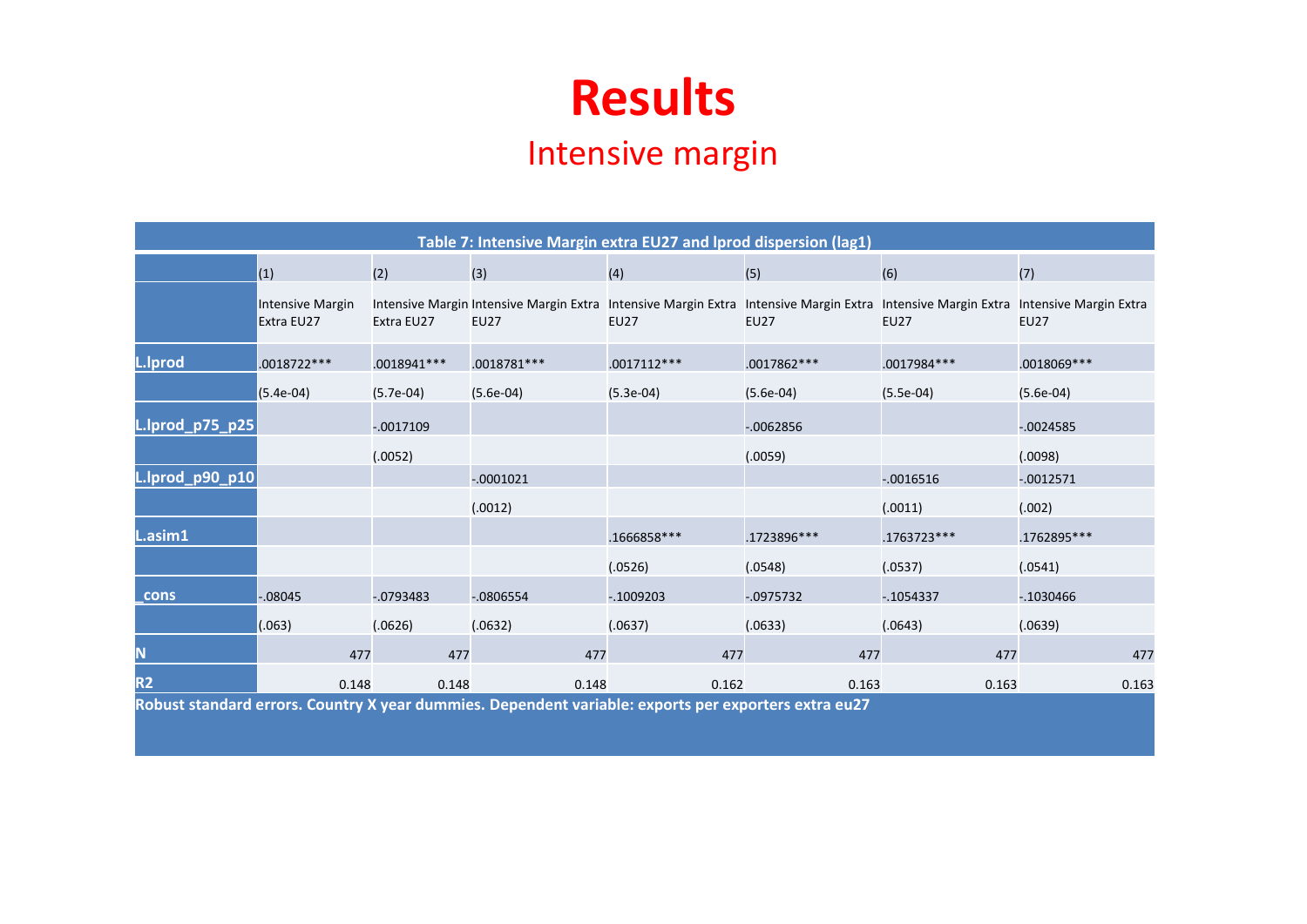### Extensive Margin

| Table 8: OLS - Extensive Margin extra EU27 and Iprod dispersion (lag1) |                                       |                                       |                                       |                                       |                                       |                                       |                                       |  |  |
|------------------------------------------------------------------------|---------------------------------------|---------------------------------------|---------------------------------------|---------------------------------------|---------------------------------------|---------------------------------------|---------------------------------------|--|--|
|                                                                        | (1)                                   | (2)                                   | (3)                                   | (4)                                   | (5)                                   | (6)                                   | (7)                                   |  |  |
|                                                                        | <b>Extensive Margin</b><br>extra EU27 | <b>Extensive Margin</b><br>extra EU27 | <b>Extensive Margin</b><br>extra EU27 | <b>Extensive Margin</b><br>extra EU27 | <b>Extensive Margin</b><br>extra EU27 | <b>Extensive Margin</b><br>extra EU27 | <b>Extensive Margin</b><br>extra EU27 |  |  |
| L.lprod                                                                | $-4089486***$                         | $-4225465***$                         | $-.4335876***$                        | $-.4091641***$                        | $-4221481***$                         | $-.4327146***$                        | $-4307621***$                         |  |  |
|                                                                        | (.096)                                | (.0943)                               | (.0991)                               | (.093)                                | (.0926)                               | (.0977)                               | (.0957)                               |  |  |
| L.lprod_p75_p25                                                        |                                       | 1.10691                               |                                       |                                       | 1.127666                              |                                       | $-5743196$                            |  |  |
|                                                                        |                                       | (.9334)                               |                                       |                                       | (.8688)                               |                                       | (1.154)                               |  |  |
| L.lprod_p90_p10                                                        |                                       |                                       | .4418932**                            |                                       |                                       | .4647293**                            | .5566913**                            |  |  |
|                                                                        |                                       |                                       | (.2017)                               |                                       |                                       | (.2042)                               | (.264)                                |  |  |
| L.asim1                                                                |                                       |                                       |                                       | .2558415                              | $-0.7759358$                          | $-2.548661$                           | $-2.57814$                            |  |  |
|                                                                        |                                       |                                       |                                       | (8.022)                               | (7.85)                                | (8.178)                               | (8.21)                                |  |  |
| _cons                                                                  | 58.64263***                           | 57.87656***                           | 59.42397***                           | 58.60814***                           | 57.96681 ***                          | 59.80796***                           | 60.37201***                           |  |  |
|                                                                        | (9.716)                               | (9.892)                               | (9.8)                                 | (10.26)                               | (10.35)                               | (10.44)                               | (11.18)                               |  |  |
| $\blacksquare$                                                         | 455                                   | 455                                   | 455                                   | 455                                   | 455                                   | 455                                   | 455                                   |  |  |
| <b>R2</b>                                                              | .436                                  | .436                                  | .437                                  | .436                                  | .436                                  | .437                                  | .437                                  |  |  |

Robust standard errors. Country X year dummies. Dependent variable: number of exporters to the total export level of sample countries: extra eu27